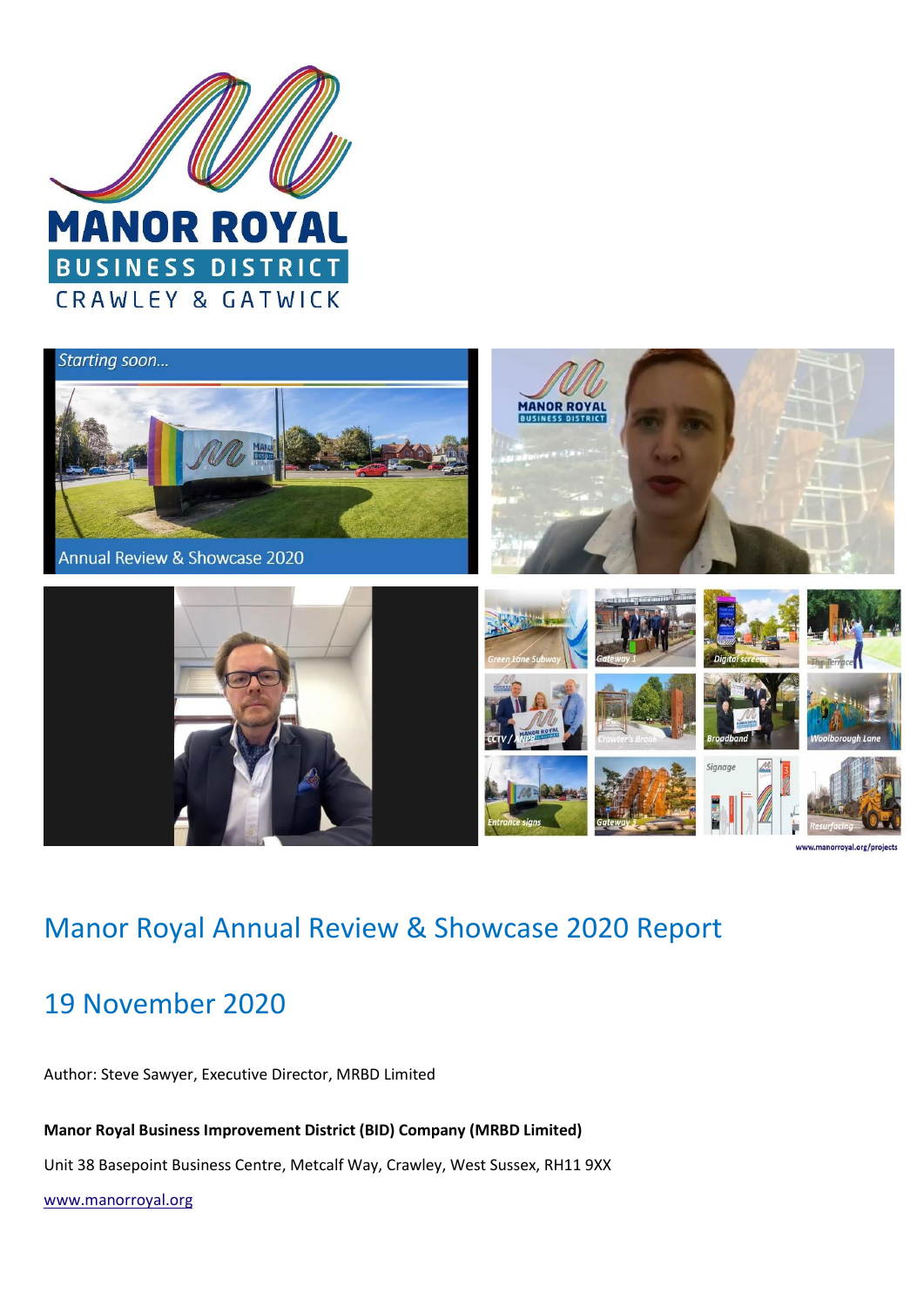#### **INTRODUCTION**

The Manor Royal Annual Review and Showcase took place on 19<sup>th</sup> November 2020. Due to COVID-19 (C-19) restrictions the event took place virtually via Zoom.

The purpose of the event was to inform people of what the Manor Royal BID had delivered in the past year, how the Business District was performing now and what was planned for the future.

Delegates were able to comment throughout the event, including by interacting using the polling function to answer questions at set points during the event covering people's experience of doing business on the Manor Royal Business District, their feelings about what the BID should do and wider issues impacting on business in Manor Royal.

The session included a panel debate involving Julie Kapsalis (Chichester College Group and Chair of the Coast to Capital Local Enterprise Partnership) and Michael Deacon-Jackson (FTD Johns and Manor Royal BID Director) chaired by Steve Sawyer (Executive Director of the Manor Royal BID)

Over 80 delegates attended the event of which 75 participated in the electronic voting session.

This report provides a commentary on the how delegates voted and will be used to inform the work of the Manor Royal BID.

A report of the "chat" that took place is included for completeness as an attachment to this report.

#### **DEMOGRAPHIC OF DELEGATES**

The event was an open to everyone regardless of where they were based. 53% of the audience was drawn from people who worked or managed a business on Manor Royal. The rest of the audience (47%) was made up of partners, supporters and those with a general interest in Manor Royal.

#### **HOW SATISFIED ARE YOU WITH MANOR ROYAL?**

93% said they were either satisfied or very satisfied with Manor Royal, compared to 88% who made the same claim last year. For the first time since 2018, no one said they were dissatisfied.

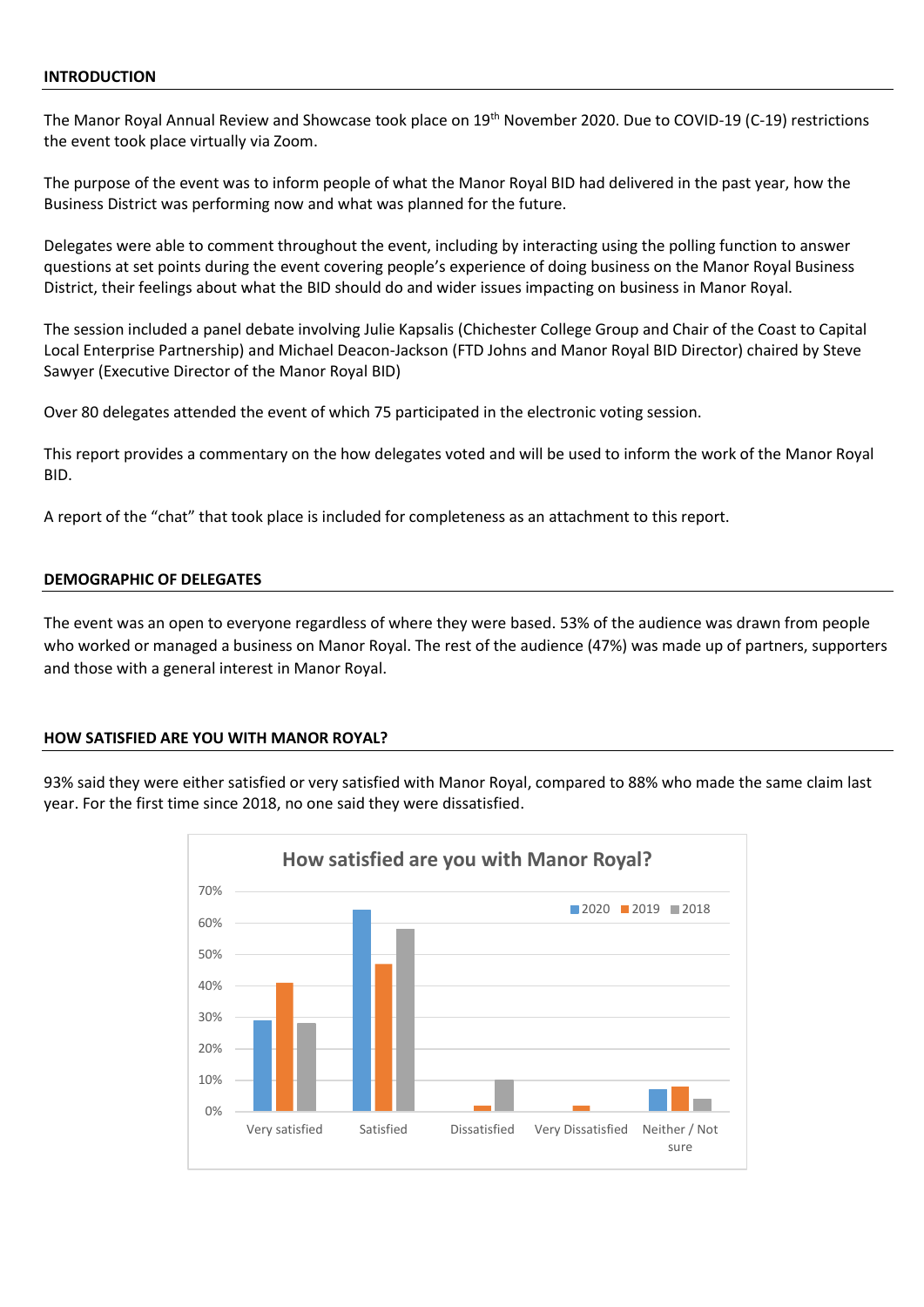#### **HOW MANOR ROYAL HAS CHANGED IN THE PAST YEAR?**

26% felt that Manor Royal had got better in the last year, while 30% felt it had stayed the same. The percentage of people who felt Manor Royal had improved in the last year was lower than 2019 and 2018 responses. This appears to be a trend. However, it could merely reflect the fact that no place can improve infinitely year-on-year. It is also a reminder to guard against any complacency. The other change was the number of people who claimed they were not sure if Manor Royal had improved. This could be accounted for by new people who do not have the benefit of being able to reflect on what the business district was like a year ago.



#### **ABOUT THE BID**

Over 90% of people said they were supportive of the Manor Royal BID, with 86% reporting that the BID was focussed on the right things. These results are more or less identical to those recorded in 2019

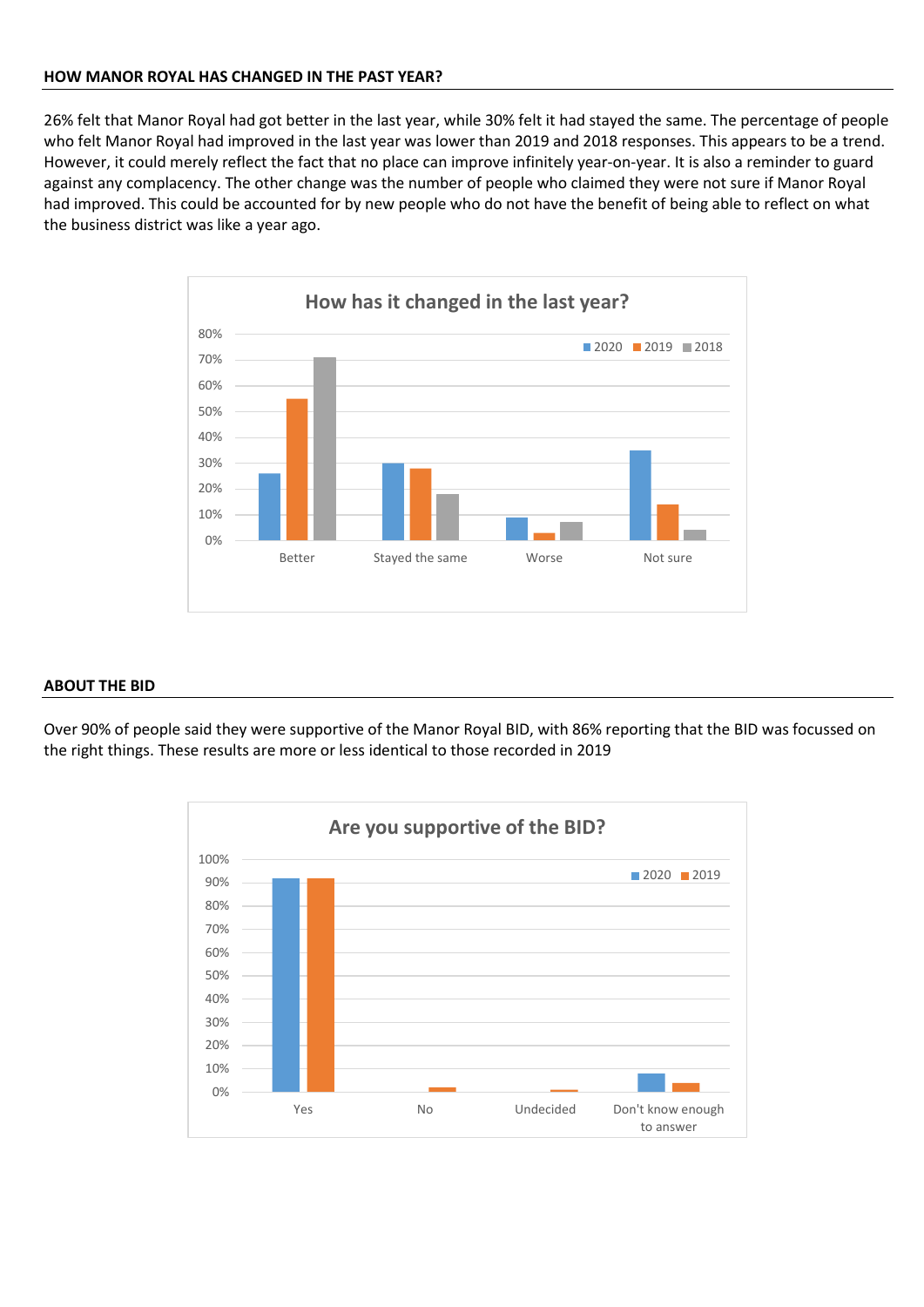#### **ON MANOR ROYAL BID PROJECTS**

After some degree of consistency between 2018 and 2019, two project areas emerged as particularly well supported in 2020 – "Representing and promoting the area"(61%) and "Investment in appearance and facilities"(57%). Almost a third of people regarded the jobs board as a valued project with "Events"(31%), "Enhanced maintenance"(26%) and "Dedicated security"(24%) all receiving good support. The value attached to "Bespoke training" (19%) more than doubled in 2020 compared to 2019 to a similar level as was reported in 2018.



#### **ON WAYS TO IMPROVE MANOR ROYAL**

This question focussed on ways delegates would like to see Manor Royal improve. Increasingly people tend to attach importance to "Building a strong community" with year-on-year increases in the numbers of people voting for this. What is not clear is what more people want the BID to do in this area and requires further investigation.

"Parking and transport issues" once again returned to the top of the list with efforts to improve the sustainability of Manor Royal making a significant jump up compared to previous years. More importance was attached to "Faster Broadband" this year compared to last year.

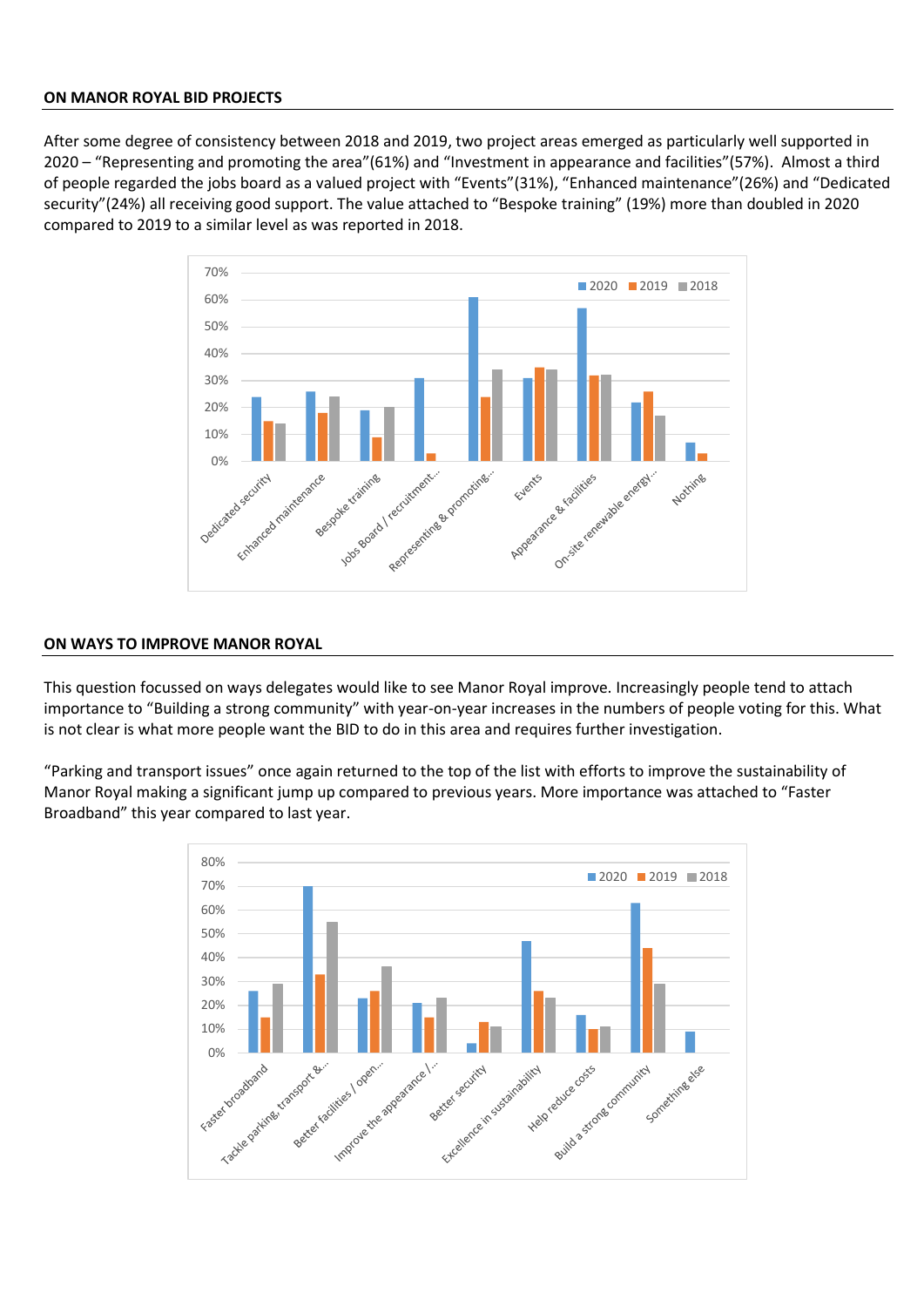#### **CONFIDENCE LEVELS & PREDICTED GROWTH**

Perhaps unsurprisingly overall confidence levels on Manor Royal have dropped slightly, although still holding up reasonably well. 78% of people reported feeling either moderately or very confident, which compares to 84% who felt the same way in 2019. However, there was a marked downward shift of 22 percentage points of those who claimed to feel "very confident" compared to the same time last year with very slight increases in those who reported feeling "not very" or "not at all" confident.



When turning to growth estimates for the year ahead, the reduced levels of confidence become more telling. Last year 74% of people predicted some form of growth, this year that has reduced to 47% with a very noticeable rise in those predicting they would shrink in the next year (31%) compared to just 6% who felt they would shrink in 2019.



From these results it is not possible to calculate whether those companies that predict growth will compensate for those who think they will shrink. It is also not clear which types of companies might prosper although previous surveys show that the impact of COVID-19 is felt unevenly with larger companies tending to be slightly more resilient. Perhaps more noticeably is the impact of COVID-19 for companies operating in vulnerable sectors such as hospitality, leisure, events, retail and aviation.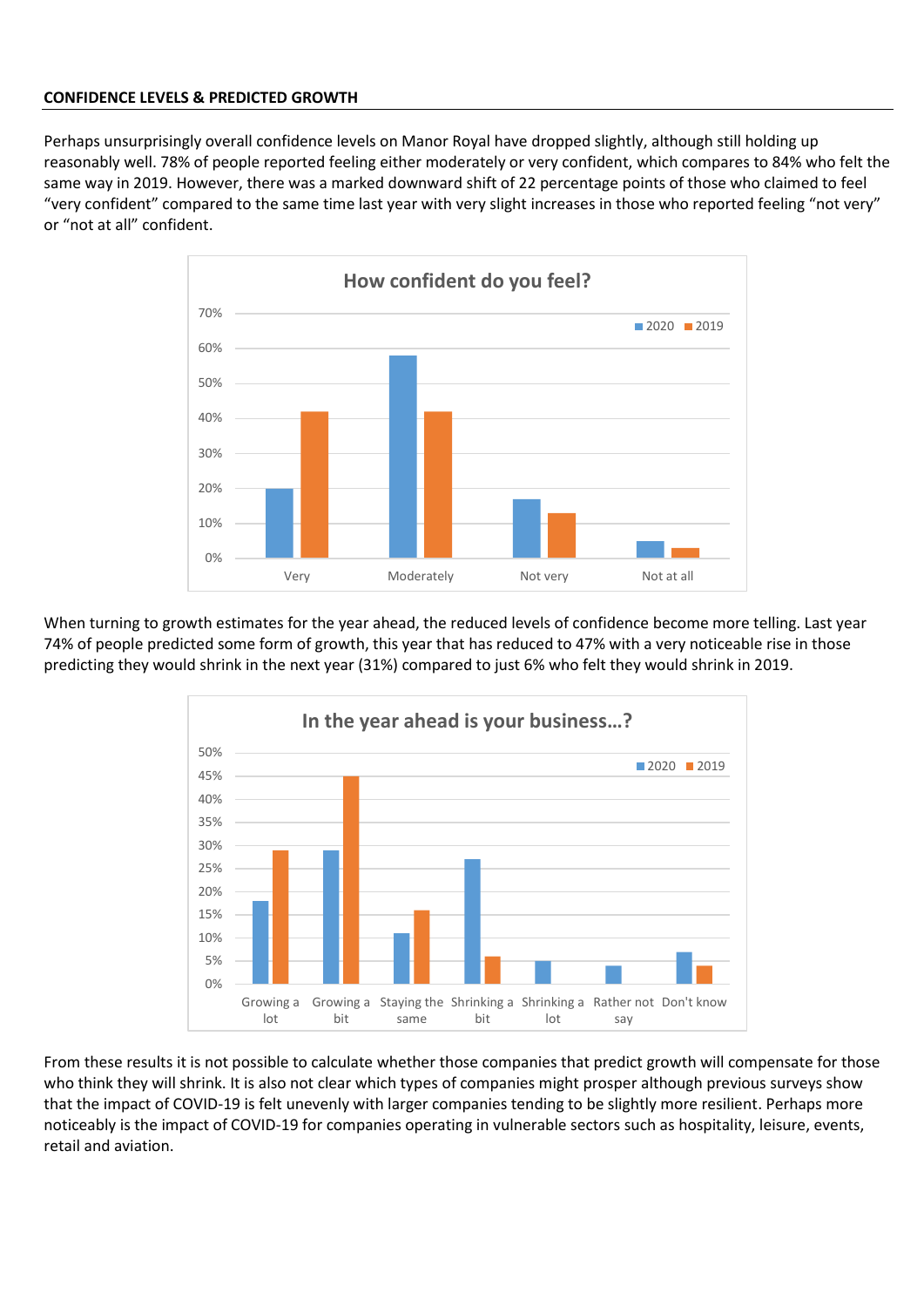#### **WHAT'S HOLDING BACK YOUR BUSINESS?**

This question was asked to gain an insight into those issues that are holding Manor Royal businesses back in some way reflecting on the day-to-day issues that might affect a business. "Generating sales" appears to be a much bigger concern now (51%) compared to last year (17%) or in 2018 (25%). "Transport and parking" issues, while still important, appear not to be holding many businesses back at the moment.

Almost a quarter of people (24%) said a "Lack of (Government) support" was an issue. Intriguingly 37% reported there was something else that was an issue, which it will be interesting for the BID to understand more about.



When asked what issues were troubling them, people ranked COVID-19 as the primary concern (66%), with 56% highlighting "Economic Uncertainty". A similar number (53%) reported "Economic uncertainty" as an issue last year. BREXIT was an issue for 36% of people while almost a third (29%) had concerns related to "Negativity/ Negative press".



#### **KEEP IN TOUCH**

For further information about this report, event or the Manor Royal BID please contact the Manor Royal BID office.

[www.manorroyal.org](http://www.manorroyal.org/)

01293 813 866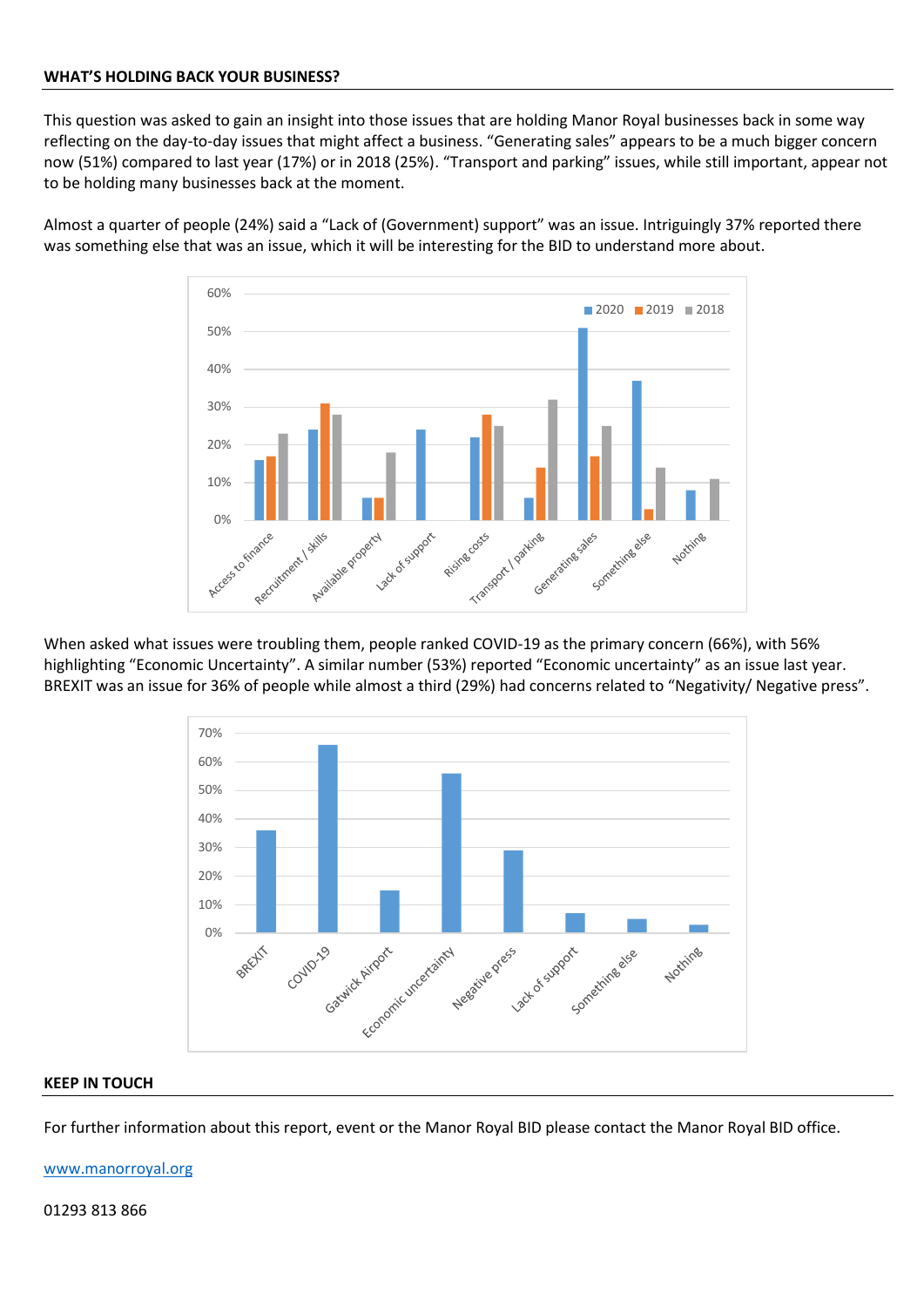### **Attachment 1: Chat report**

| From Jo Strutt                                | I miss the Avensys voting button though Steve!!!                                                                                                                                                                                                                                                                                                                                                                                                                                                                                             |
|-----------------------------------------------|----------------------------------------------------------------------------------------------------------------------------------------------------------------------------------------------------------------------------------------------------------------------------------------------------------------------------------------------------------------------------------------------------------------------------------------------------------------------------------------------------------------------------------------------|
| From Tessa Masson to<br>All panelists         | It would be great to have more encouraged collaboration between businesses on Manor<br>Royal, to help us all to work together supporting each other                                                                                                                                                                                                                                                                                                                                                                                          |
| From Neil Martin to<br>All panelists          | I'm back working on the Manor Royal having been away for 8 years and overall the MR looks<br>smarter than ever. But the road conditions and parking congestion are worse                                                                                                                                                                                                                                                                                                                                                                     |
| From Zoom user to<br>All panelists            | how many of the manor royal bid organisations have been able to remain open during<br>lockdown v those that have gone to remote working?                                                                                                                                                                                                                                                                                                                                                                                                     |
| From Peter Lucas to<br>All panelists          | Doing a great job in creating a strong community inspite of COVID preventing physical<br>meetings                                                                                                                                                                                                                                                                                                                                                                                                                                            |
| From Zoom user                                | how little did we al know                                                                                                                                                                                                                                                                                                                                                                                                                                                                                                                    |
| From Alan White to<br>All panelists           | I would just like to say that over the last 8 challenging months the support we have received<br>as part of the Manor Royal community has been amazing. We are relocating in January and<br>staying on Manor Royal was at the top of our list of priorities.                                                                                                                                                                                                                                                                                 |
| From Jo Strutt                                | All of us at Bridgeham Clinic say Hi and wish you all well during this second lockdown. Please<br>remember as members of the Manor Royal BID you can benefit from the 10% discount at<br>Bridgehamespecially during Movember and Self care week. Look forward to seeing you all in<br>face to face networking when we can, in the meantime perhaps we will see you on the couch<br>as you treat yourself to a massage, osteopathy acupuncture or Pilates session. Thanks so much<br>to Steve, Chris and the team for your continued support. |
| From Peter Lucas                              | The media doesn't help with its constant drip feed of negative sentiments/statements rather<br>than identifying any of the positives                                                                                                                                                                                                                                                                                                                                                                                                         |
| From Gatwick Diamond<br><b>Business</b>       | From Jeff at Gatwick Diamond Business. Interested to see high level of support for 'building<br>the community'. We are pleased to support MRBID as a networking partner. So, just a<br>reminder that we are pleased to offer very special rates for new joiners based on the Manor<br>Royal. Contact mandi@gatwickdiamondbusiness.com                                                                                                                                                                                                        |
| From Mandi Lloyd                              | You can view the details of the offer here -<br>www.gatwickdiamondbusiness.com/storage/downloads/mrbd_special_offer-1605784602.pdf                                                                                                                                                                                                                                                                                                                                                                                                           |
| From Gatwick Diamond<br><b>Business</b>       | WOW! The prospect of a new Innovation Centre on Manor Royal sounds really exciting!                                                                                                                                                                                                                                                                                                                                                                                                                                                          |
| From Matthew Wragg<br>to All panelists        | For anyone who would like to know more about Coast to Capital LEP's new strategy for<br>transformational investment in the region, including projects like the Innovation Centre, you<br>can read 'Build Back Stronger, Smarter and Greener' on our website<br>www.coast2capital.org.uk/storage/downloads/build_back_stronger_smarter_and_greener-<br>1600419204.pdf                                                                                                                                                                         |
| From Peter Lucas                              | Does the shift away from office use of properties have a negative effect on ancillary<br>businesses such as catering, leisure etc?                                                                                                                                                                                                                                                                                                                                                                                                           |
| From Jo Strutt                                | How does the shift from office use to logistics and industrial affect current parking issues?                                                                                                                                                                                                                                                                                                                                                                                                                                                |
| From Robert Coles                             | There is a higher education management school nearby, Roffey Park Institute                                                                                                                                                                                                                                                                                                                                                                                                                                                                  |
| From Robert Coles                             | We would be happy to engage with you on this Julie!                                                                                                                                                                                                                                                                                                                                                                                                                                                                                          |
| From Julie Kapsalis                           | Thanks - my email is XXXX@XXXXX                                                                                                                                                                                                                                                                                                                                                                                                                                                                                                              |
| From Ingrid Bennett                           | Will renewable energy and zero carbon heat be a priority for the innovation and learning<br>centre? As courses and/or as higher level job opportunities?                                                                                                                                                                                                                                                                                                                                                                                     |
| From Joanne Rogers                            | hi everyone - great to be with you.                                                                                                                                                                                                                                                                                                                                                                                                                                                                                                          |
| From Julie Kapsalis to                        | We are also looking at a decarbonisation academy for Crawley and Coast to Capital is a pilot                                                                                                                                                                                                                                                                                                                                                                                                                                                 |
| All panelists                                 | region for this                                                                                                                                                                                                                                                                                                                                                                                                                                                                                                                              |
| From Jeremy Taylor -<br>The Company Connector | Agree with Michael - there's a lot of Tech in logistics                                                                                                                                                                                                                                                                                                                                                                                                                                                                                      |
| From Jo Strutt                                | Well said Michael re logistics and ladders and grey matter                                                                                                                                                                                                                                                                                                                                                                                                                                                                                   |
| From Joanne Rogers                            | all excellent points                                                                                                                                                                                                                                                                                                                                                                                                                                                                                                                         |